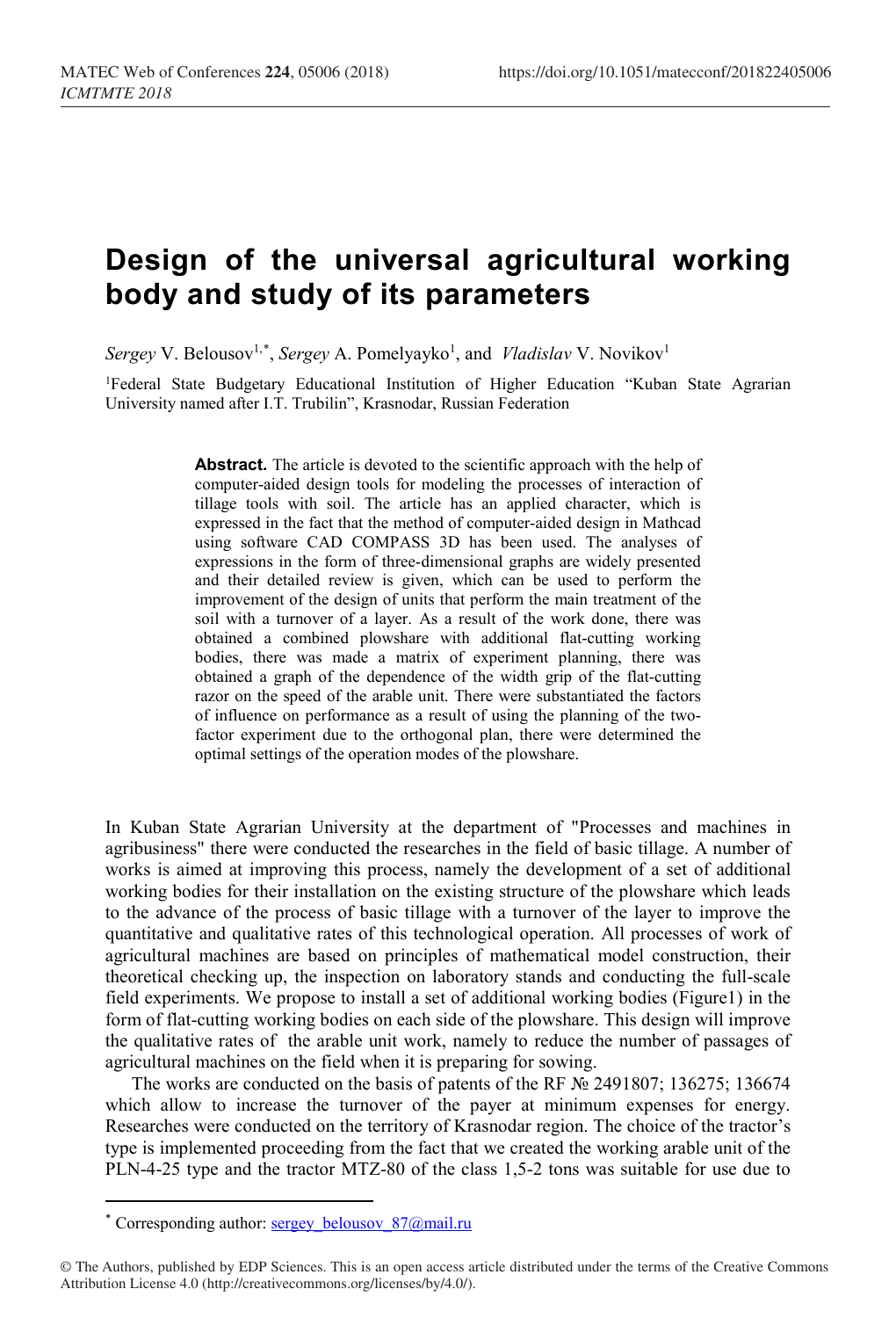operational characteristics [1].

The design of Figure 1, where schematically the plowshare (top view) is showed in Figure 1: In Figure 2 - general view of the of a plowshare's body; in Figure 3 - general view of the plowshare's body in axonometric projection, Figure 3.

The plowshare contains the frame 1 determined the plow body 2, each of one is consisted of bay 3, plowshare 4, mouldboard 5 and regulated in height the flat-cutting razor 6 which is installed on bar 3from the side of field cut under the angle  $\alpha$ = 15 - 45° to the movement of the plowshare oppositely to the angle of the slope of the plowshare and has a width, which is equal to the width of the grip of one body of the plowshare, such unit of flat-cutting razor gives the mirror reflection of the plowshare. The flat-cutting razor unit under the angle  $\alpha$ = 15 - 45° is conditioned that the work of the flat-cutting razor installed in specified limits supplies with optimal parameters of soil crumbling on specified depth of processing [2].



**Fig.1**. Plow RU 2491807 C1

According to the patent, the plow RU 2491807 C1 was made as the laboratory model and there were conducted its tests [3]. Such constructive performance will allow to increase a degree of soil crumbling due to its diffused processing on depth by the main and additional working bodies depending on a condition of soil and the predecessor, and also the decrease in traction resistance of a plow due to decrease in pressure of a field board on a wall of a furrow [4]. The technical result is the reduction of steel intensity in comparison with plowshares in which coulters are used. There is a decrease in traction resistance and improve the quality of tillage by reducing the quantitative and qualitative rates of the plow body [5].

There was made the special installation on Figure 2 by means of which it was possible to make field tests to carry out the laboratory and field researches.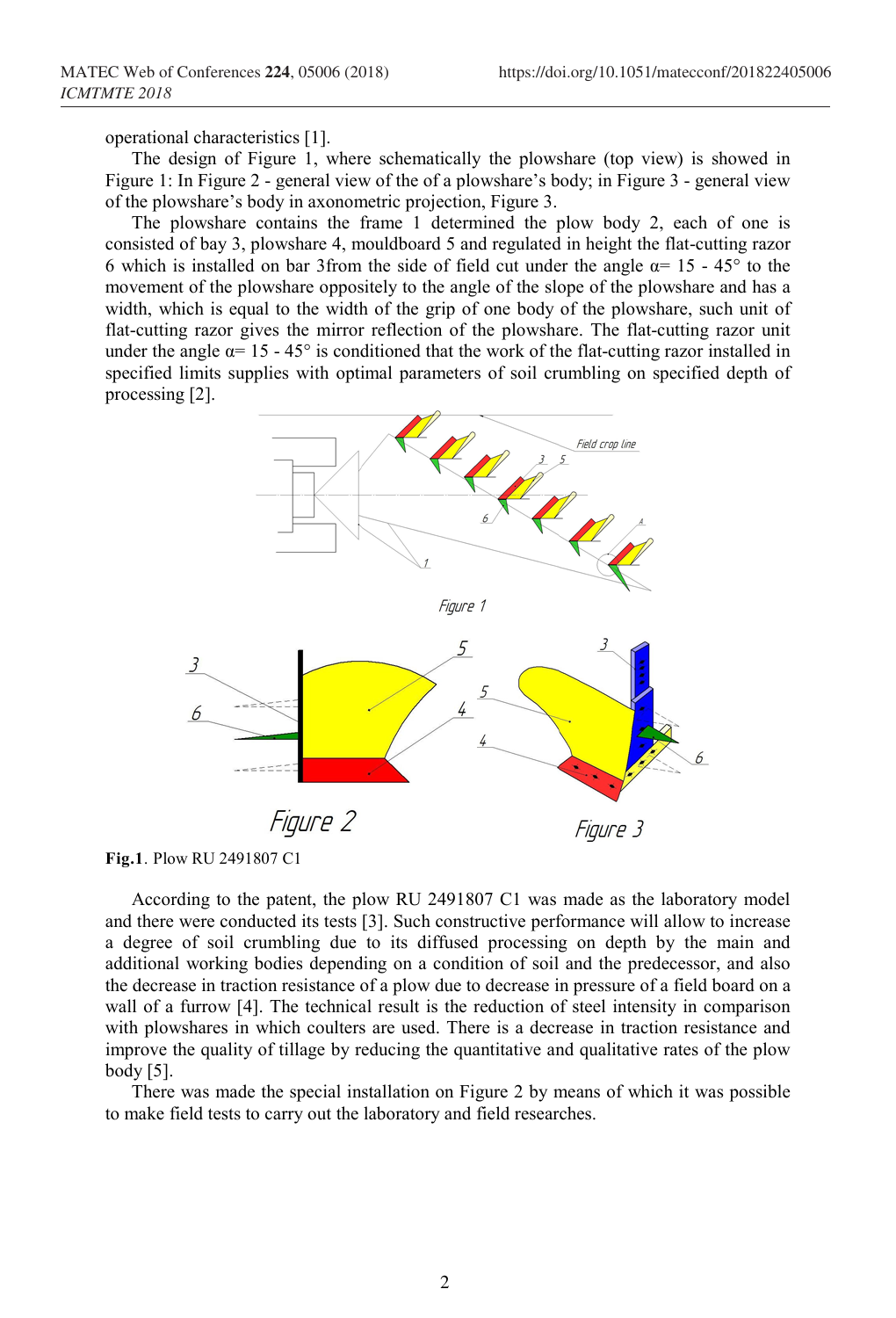

1 – frame of tractor; 2 – pendulum mount; 3 (ВС) – load-bearing element of transition frame; 4 – primary measuring reformer of force of equal resistance (cantilever beam) with tension resistors; 5 bearings; 6 – controlled support; 7 – lengthwise rods of tractor; 8 – central rod of tractor; 9 – hanged up unit with working bodies.

**Fig. 2.** Kinetic scheme of transition frame to the tractor МТZ.

The present results are shown in the form of a graph shown in Fig.1. The determination of factors affecting the productivity and quality of processing. When considering factors affecting the productivity and quality of processing, their location in space relative to each other and their geometric dimensions were taken into account [6].

The analysis of continuous symmetric plans of the second order showed that the maximum value of the determinant of the information matrix is achieved when the moments of the plan are equal respectively [13].

For this purpose, the orthogonal symmetrical plan (star points of which are equal  $\pm 1$ ). The influence of two factors was studied and there were fixed their values at optimal levels. Factors, intervals and levels of variation are presented in Table 1. Also, according to this method, we conduct researches of flat-cutting working organs. Thus, when considering factors affecting the productivity and quality of processing, their location in space relative to each other and their geometric dimensions were taken into account. The analysis of continuous symmetric plans of the second order showed that the maximum value of the determinant of the information matrix is achieved in the case when the moments of the plan are respectively equal. For this purpose, there was used the orthogonal symmetrical plan (the star points of which is equal to  $\pm$  1).

| Factors                       | Coded       | Interval of       | Levels of factors |      |       |  |
|-------------------------------|-------------|-------------------|-------------------|------|-------|--|
|                               | designation | variation         |                   |      | $+$   |  |
| Diameter mm.                  |             | l 50              |                   | 150  | 300   |  |
| Velocity of<br>movement km/h. | X2          | ר ר<br><u>، ،</u> | 5,34              | 8,05 | 10,76 |  |

**Table 1.** Factors, intervals and levels of variation.

The quality of treatment is affected by the speed of movement and the diameter of the rotary working body. The levels of factors were chosen so that their optimal values, calculated theoretically or taking into account the existing limitations fell into the center of the variation interval. The maximum value for the first factor  $x_1$  was the width of grip of the flat-cutting razor which is equal to  $n_{max} = 300$  mm and decreased to  $n_{min} = 0$  mm, which corresponded to the variation interval [7].

For the second factor  $x_2$ , the speed of movement of the arable unit  $k_{\text{max}} = 10.76$  and decreased to  $k_{vmin} = 5.34$ , which corresponded to the range of variation. There were chosen the ranges of variation and levels of factors, the values of which are listed in Table 4.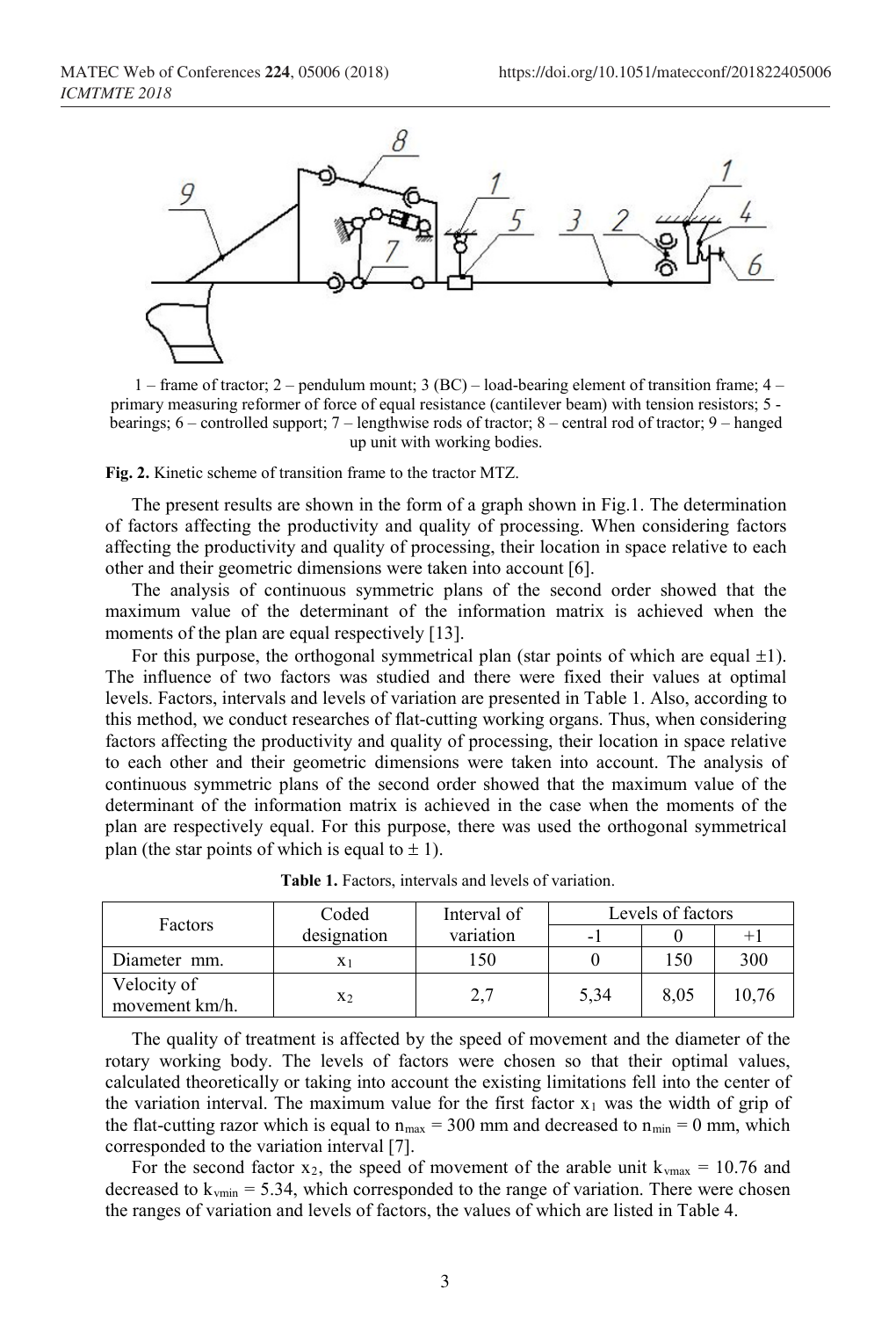The planning matrix is presented in Table 3. Experiments were carried out according to the above-described method. The order of the experiments was performed according to the table of random numbers [8]. Average values of optimization parameters are presented in Table 4.

| $N_2$<br>experiment | X <sub>0</sub> | X <sub>1</sub>   | X <sub>2</sub> | $X_1$            | X <sub>2</sub>   | $X_1X_2$         | $x_1^2$          | $x_2^2$          | traction<br>resistance<br>Y<br>kN. |                                         |
|---------------------|----------------|------------------|----------------|------------------|------------------|------------------|------------------|------------------|------------------------------------|-----------------------------------------|
| $\mathbf{1}$        | $+1$           | $\boldsymbol{0}$ | 5.34           | $+1$             | $+1$             | $+1$             | $+1$             | $+1$             | 13.1                               |                                         |
| $\overline{2}$      | $+1$           | $\theta$         | 8.16           | $-1$             | $+1$             | $-1$             | $+1$             | $+1$             | 14.37                              |                                         |
| $\mathfrak{Z}$      | $+1$           | $\boldsymbol{0}$ | 10.15          | $+1$             | $-1$             | $-1$             | $+1$             | $+1$             | 15.73                              | PFE                                     |
| $\overline{4}$      | $+1$           | 200              | 5.52           | $-1$             | $-1$             | $+1$             | $+1$             | $+1$             | 11.9                               |                                         |
| 5                   | $+1$           | 200              | 8.39           | $+1$             | $\boldsymbol{0}$ | $\boldsymbol{0}$ | $+1$             | $\boldsymbol{0}$ | 13.0                               |                                         |
| 6                   | $+1$           | 200              | 10.61          | $-1$             | $\boldsymbol{0}$ | $\boldsymbol{0}$ | $+1$             | $\boldsymbol{0}$ | 13.63                              | Star points                             |
| $\tau$              | $+1$           | 300              | 5.65           | $\boldsymbol{0}$ | $+1$             | $\boldsymbol{0}$ | $\boldsymbol{0}$ | $+1$             | 11.1                               |                                         |
| $\,$ 8 $\,$         | $+1$           | 300              | 8.57           | $\boldsymbol{0}$ | $-1$             | $\boldsymbol{0}$ | $\boldsymbol{0}$ | $+1$             | 11.9                               |                                         |
| 9                   | $+1$           | 300              | 10.76          | $\boldsymbol{0}$ | $\boldsymbol{0}$ | $\boldsymbol{0}$ | $\boldsymbol{0}$ | $\boldsymbol{0}$ | 12.5                               | Experiments in<br>the center of<br>plan |

**Table 2.** Matrix of planning in the optimization of performance of plowshare with flat-cutting working bodies.

After mathematical processing of experimental data, the following regression equations were obtained:

$$
Y = 13,567 + 0,965 * X_1 + 0,1095 * X_2 - 1236 * X_1 * X_2 - 9,155 * X_1^2 - 3,605 * X_2^2
$$
(1)

where  $Y$  – productivity of plowshare under interaction 1 and 2 factors.

Performing a canonical transformation and solving a system of linear equations, we find the coordinates of the center of the response surface

$$
X_1 = -0.05436
$$
,  $X_2 = -0.02451$ 

Substituting the found values  $x_1$ ,  $x_2$  in equation (3) we determine the value of the optimization parameter in the center of the response surface.

The angle of rotation of the axes  $\alpha$  is equal -6.27 ° C and regression coefficients in the canonical form are equal  $B_{11} = 9,22$ ;  $B_{22} = 3,54$ :

Equation of regression in canonical form

$$
Y_{12} + 13.54 = +9.22 \times X_1^2 - 3.54 \times X_2^2 \tag{2}
$$

Parabolas (Figure3). One of the coefficients of canonical equation is equal 0, the center of the figure is in infinity. The surface of the response is a doubling increase (crest). In this case we can place the beginning of coordinates in any point (usually near the center of the experiment) on the axis corresponding to insignificant canonical equation and to obtain the equation of parabola [8]. For example, if  $B_{22}$  is equal to 0 and a new center s', it is possible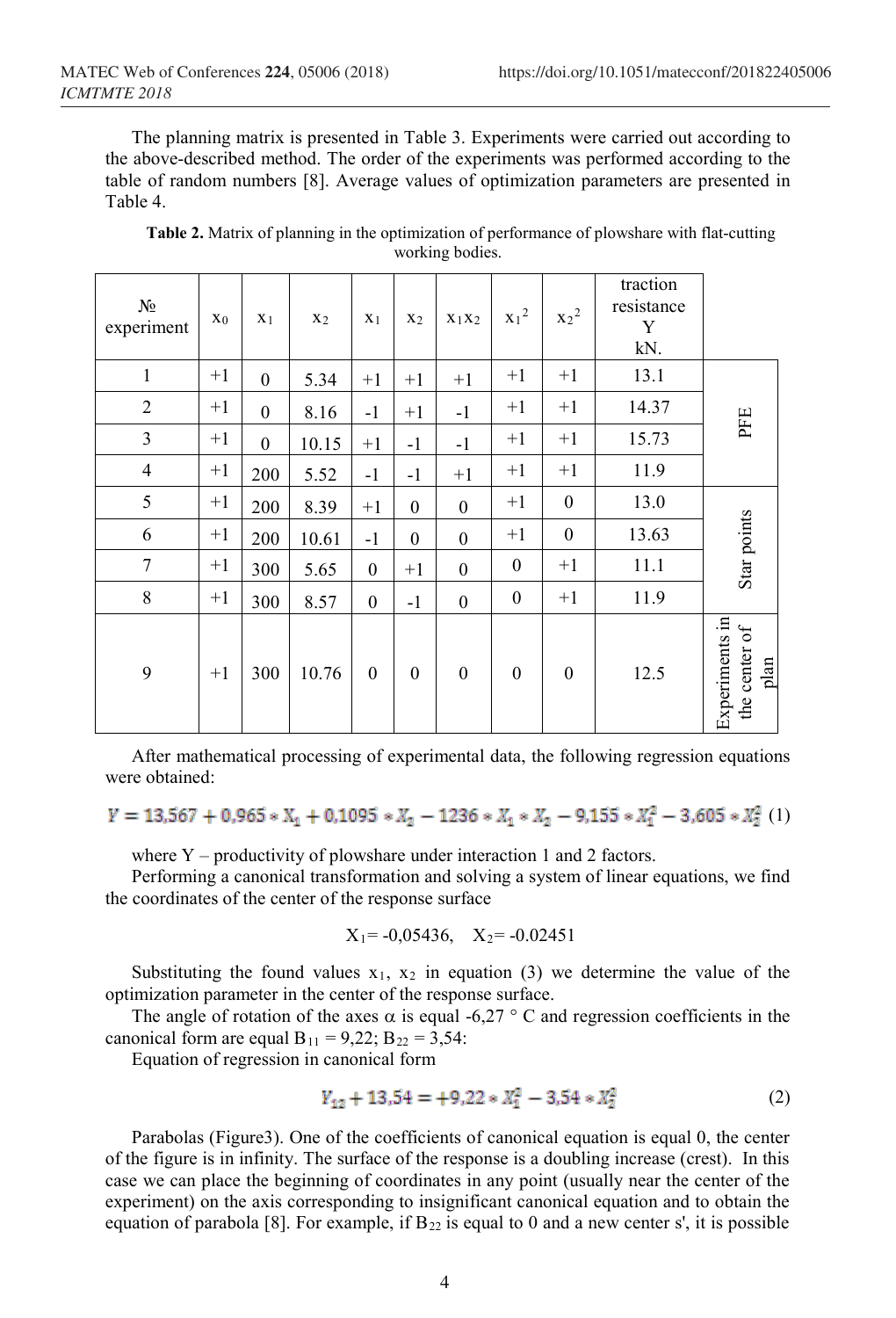to get the equation of parabola  $y - y_s = B_{11} \tilde{X}_1^2 + B_2 \tilde{X}_2^2$ , where B<sub>2</sub> – coefficient determining the steepness of slope increase, e.g. increase of optimization parameter in axis  $\tilde{X}_2$ . In practical tasks the center of the figure s often was moved off the experiment and so one of the coefficients ( $B_{11}$  and  $B_{22}$ ) is close to 0. In this case dependent on slope, the surface of response will approximate either by stationary or double increase [9].

Substituting different values of the response *Y* of the canonical equation (2) there was obtained a range of conjugated isolines (Figure 3). The location of the elements of the performance in the experiment resembled the surface of the "ellipse" type. The center of the experiment is in the redistribution of the experiment area. Maximum efficiency in this case is when the width of grip of flat-cutting razor is equal 190,54 mm and speed of 6.15 km/h [10].



**Fig. 3.** Surface dependence of the width of grip of flat-cutting knife from speed of movement

– There was obtained the structure of the combined share of a plowshare with additional flat-cutting working bodies.

The experiment of planning matrix has been compiled.

 – There was obtained the graph of the dependence of the width of grip of flat-cutting razor from speed movement of the unit, from where it is seen that with increasing ratio of the flat-cutting razor grip width, reducing performance, and thus the deterioration of quality rates of work of the plowshare.

- Factors of influence on productivity (width of grip of a flat-cutting razor and speed of movement) are proved. Using the planning of the two-factor experiment on the orthogonal plan, the optimal parameters of the modes of operation of the plowshare are determined. According to the obtained regression equation according to the criterion of maximum productivity of plowshare tillage, the center of the experiment is in the redistribution of the experimental area, while the maximum productivity in this case will be at the width of the grip of flat-cutting razor of 190.54 mm. and the speed of movement of 6.15 km/h [9],[10].

## **References**

1. Trubilin E.I., Belousov S.V., Lepshina A.I. *Results of experimental studies determining the degree of traction resistance of the plowshoe in the treatment of heavy soils*, The Political Network Electronic Scientific Journal of the Kuban State Agrarian University, No. **103**, pp 673-686 (2014)